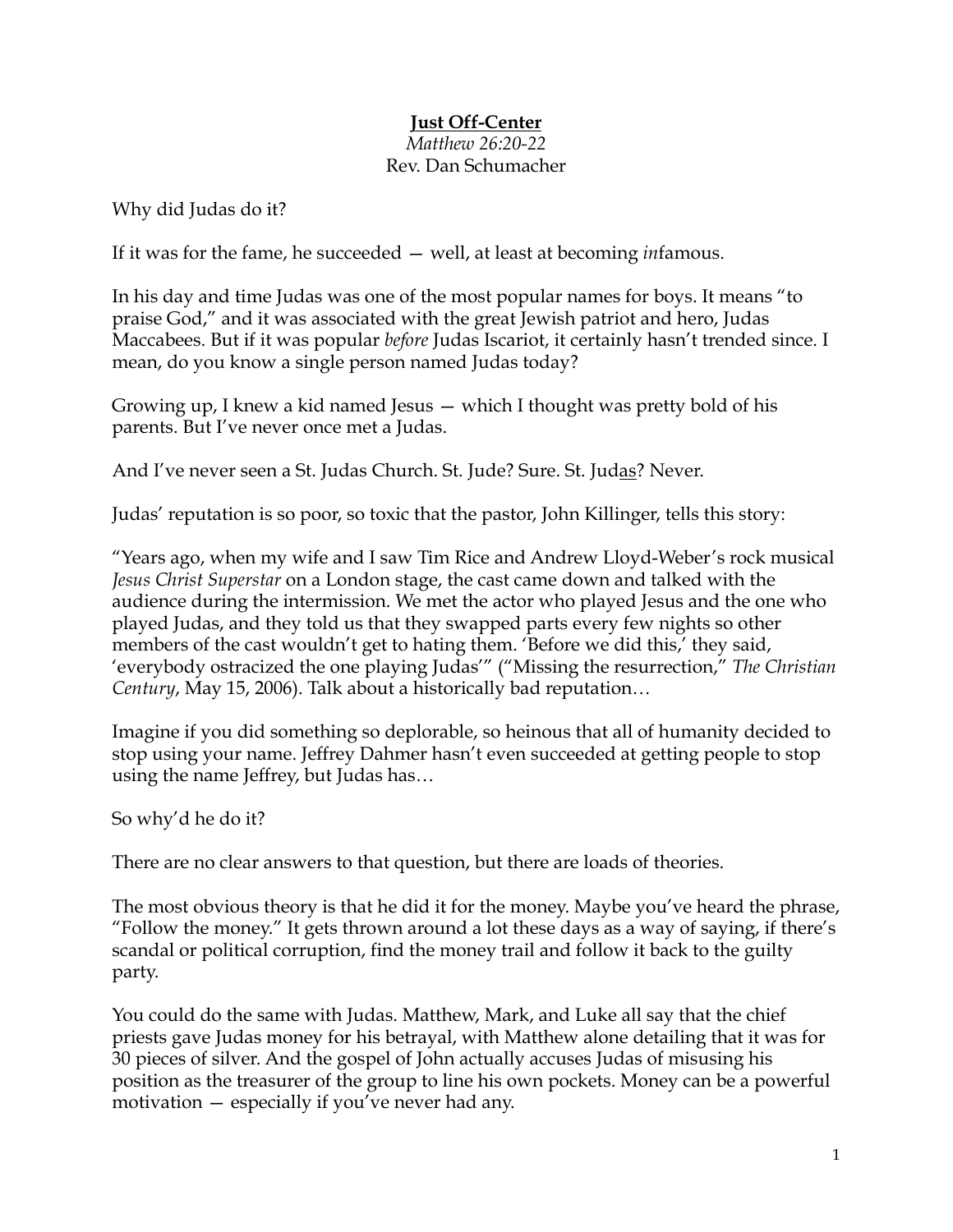Growing up, my family didn't have much money. I remember being dependent on "fourth" generation hand-me-downs. My cousin would get new clothes. His brother would wear them until he'd outgrown them. Then my older brother would get them. And after my older brother outgrew them, I'd wear them — usually threadbare and frayed by that point.

So I understand well the notion that money can provide a powerful motivation. I looked with green envy at the other children's new clothes and wished for all the world I had the money to buy those things, too.

But here's the thing: thirty pieces of silver wasn't enough to make you wealthy. It wasn't going to put Judas "high on the hog," so to speak. We're not talking about a billion dollar pay out, here; not even a million dollar pay out. In modern terms, it seems that those thirty pieces of silver were worth somewhere between three and five *hundred* dollars today. That's not even enough to cover half your monthly rent for a onebedroom apartment in Colorado Springs.

Was it really about the money?

Henry Fosdick says this: "If, as Matthew intimates, money was the controlling motive, why did Judas, as Matthew also says, at once return the money and commit suicide? There must have been something *deeper* going on in Judas' mind…" (*The Man from Nazareth*, 185).

Something else was stirring in Judas — something *deeper*.

Others have speculated that Judas panicked when he saw how quickly the tides were turning against Jesus. Soaring popularity was giving way to disdain. Maybe Judas saw that he was clearly on the "losing" side and jumped ship to keep from being crucified along with Jesus.

I've seen the crowds turn on someone first hand — and it wasn't about politics or religion, but sports. I was at Mile High Stadium on November 15, 2015 with 70,000 other fans when Peyton Manning was pulled from the game and Brock Osweiler was put in. Manning was set to break four passing records that day when the game started, but played one of the worst games I've ever witnessed. I like to tell people that I watched Manning complete 5 passes that day… but four of them were to the Kansas City Chiefs.

The thing is: at the start of the game, the entire stadium chanted, "Peyton! Peyton! Peyton!" But by the half, the entire home crowd booed him every time he dropped back to pass the ball. They gave the coach, Gary Kubiak, a standing ovation when they finally pulled him from the game in the third quarter. And so we Broncos fans went from cheering our hall of fame quarterback's name to booing him off the field in less than the time it took to play three quarters. I watched people turn their Peyton jerseys inside out for fear of bearing his name any longer.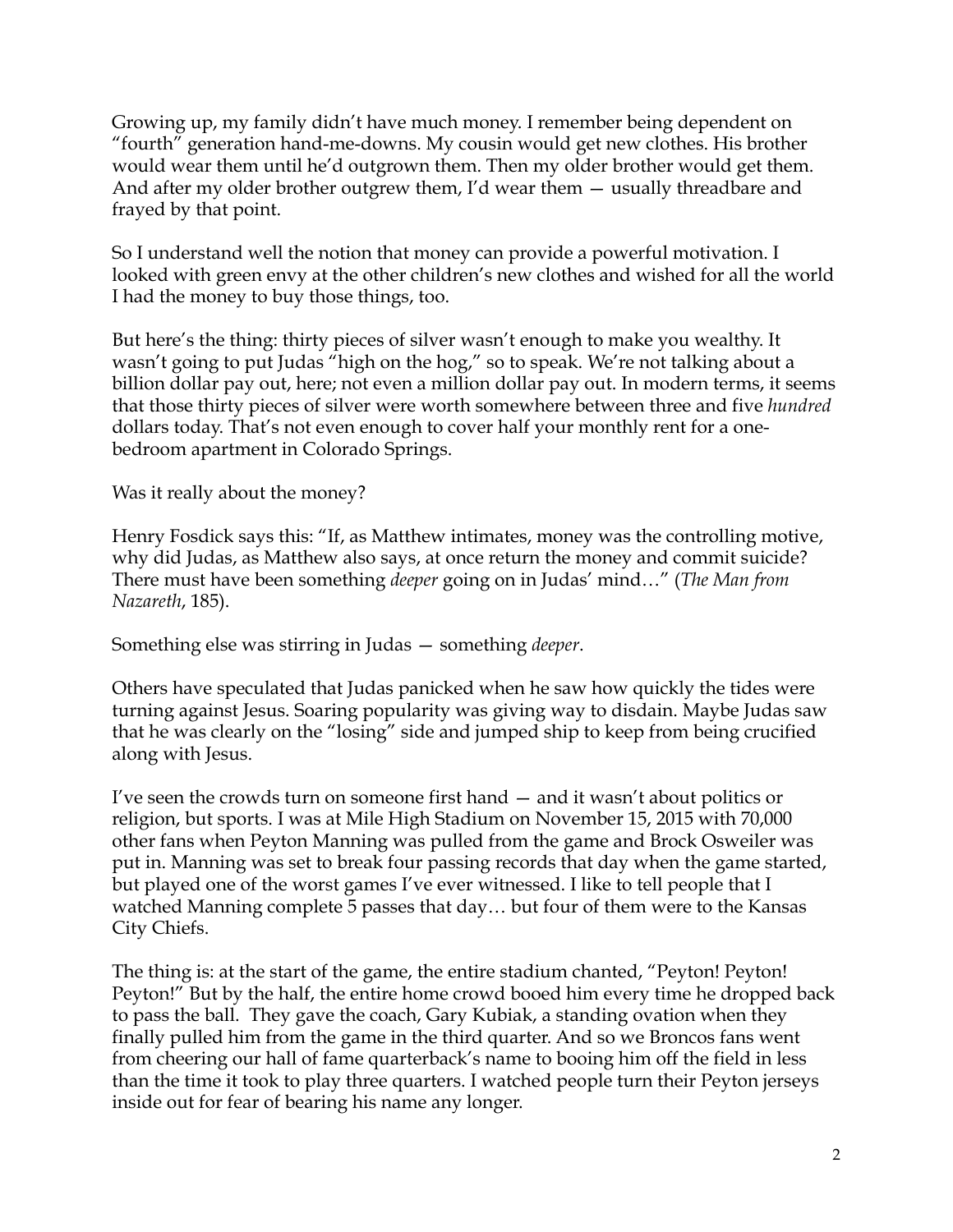Fear has a way of doing that to us  $-$  of dehumanizing those in its grip and motivating us to focus on saving our own skin. But the problem with this theory is that Judas didn't have to betray Jesus in order to save his own skin. He could have just dropped out of sight, slipped away, severed his ties with Jesus, and disappeared until the fervor of the crowd had subsided.

I personally don't think money or a desire to get ahead of the fallout served as Judas' motivation to betray Jesus. I think his motivation was deeper than that… I suspect his motivation was *theological —* it was based on what he believed about God.

Judas had been deeply influenced by the militant nationalist group called the Zealots. The Zealots wanted to drive out the occupying force of Rome out of their land — and, most importantly, they believed with an ardent enthusiasm God would send a Messiah who would be a supernatural soldier that would lead them to victory.

What if Judas believed Jesus was that super soldier sent by God? What if he was right about Jesus being the Messiah, but was absolutely wrong about who that Messiah was supposed to be?

What if Judas expected the Messiah to declare himself with power and superhuman authority… but then Jesus kept healing lepers, of all people, and saying, "Now don't tell anybody about this… this is our little secret"?

What if Judas expected the Messiah to seize the reigns of government and to usher in a glorious new era… but then Jesus kept saying things like "Give unto Caesar the things that are Ceasar's" and "Love your enemies and pray for those who persecute you"?

What if Judas didn't lose faith in Jesus as the Messiah — but decided he somehow needed to force the issue; to put Jesus in a position where he could not resist revealing his glory? What if Judas decided to put the tiger in the corner, so to speak?

Do you see what I'm saying?

Maybe Judas didn't lose faith in Jesus. Maybe he just never let go of his own idolized version of who he thought the Messiah should be.

We have the same problem, don't we?

We are constantly making Jesus over in our image. Don't believe me? Look at the cover of your bulletin. That's a white, European-looking Jesus — even though we know that Jesus was a man with brown skin from the Middle East. And what we do to Jesus' skin is what we do with his theology, too. We make it look like our theology.

Speaking for his own denomination, the late great Baptist preacher, Carlyle Marney said, "all too often we look more southern than Baptist – and more Baptist than Christian!"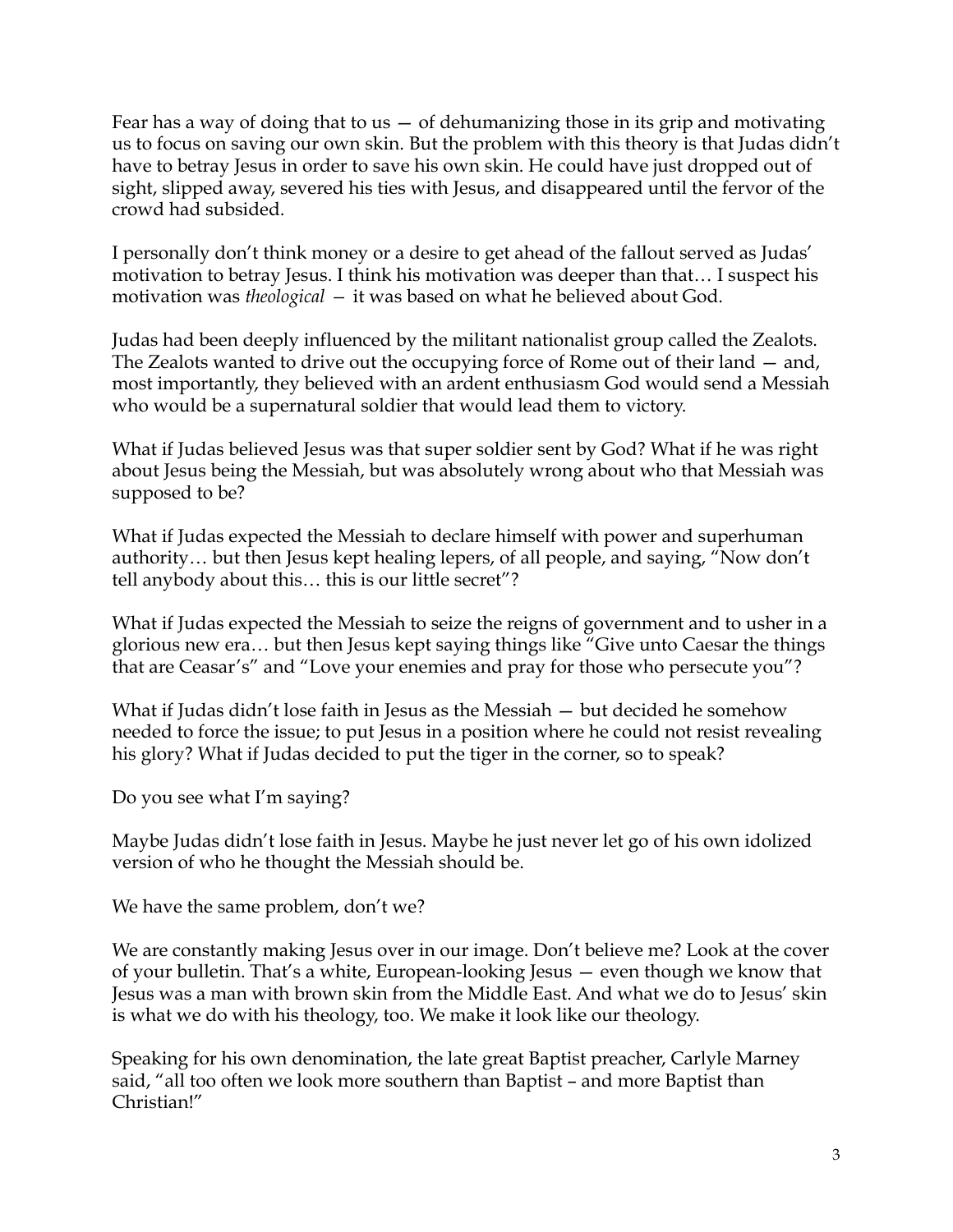We American Baptists can be guilty of the same thing: sometimes we look more American than Baptist and more Baptist than Christian. If we aren't careful, the vision of Jesus that we hold in our minds looks a whole lot more like Uncle Sam than the Son of God who came to save us.

So what is the lesson we can learn from that traitor, Judas Iscariot?

I think the lesson we can learn is this: it is possible to be close to Jesus, and yet remain very far from him; to walk with him and talk with him, and remain completely unchanged by him.

How is that possible?

The famous preacher George Buttrick wondered why the same sunshine melts wax, but hardens clay.

Oscar Wilde wrote the popular couplet: "Two humans looked through the self-same bars.

One saw mud, the other saw stars."

Two people look at an identical scene, but one pair of eyes gravitated down to the grime and dirt, while the other set couldn't help but be elevated to the sublime and celestial.

The reality is that we have a choice as to how we will order our lives. And God wants to be in the center of our lives — not peripheral, but *central*. God wants to be central to the way we think, the way we act, the way we speak, even the way we purchase. There is a reason why the tree of the knowledge of good and evil is in the center of the garden. There's a reason why the Israelites would make frequent pilgrimages to Jerusalem, where the temple was at the center. God has little interest in being relegated to the outer edges of our lives.

I keep thinking of the Princeton student who took a vinyl record of a Beethoven sonata and, as an experiment, bored a hole a half an inch off-center. When he played the LP, the beautiful music suddenly sounded like a litter of wheezing alley cats.

Judas reminds me of that record. He was so bent on his understanding of who he wanted the Messiah to be that he just could not accept the actual Messiah. His mind remained unchanged. His heart remained unchanged. And so his understanding of Jesus was like that record with a hole drilled a half inch off-center — so close, yet so far away.

That's the lesson: it's possible to be a half inch from Jesus, and remain unchanged.

But Judas' story does not have to be *our* story.